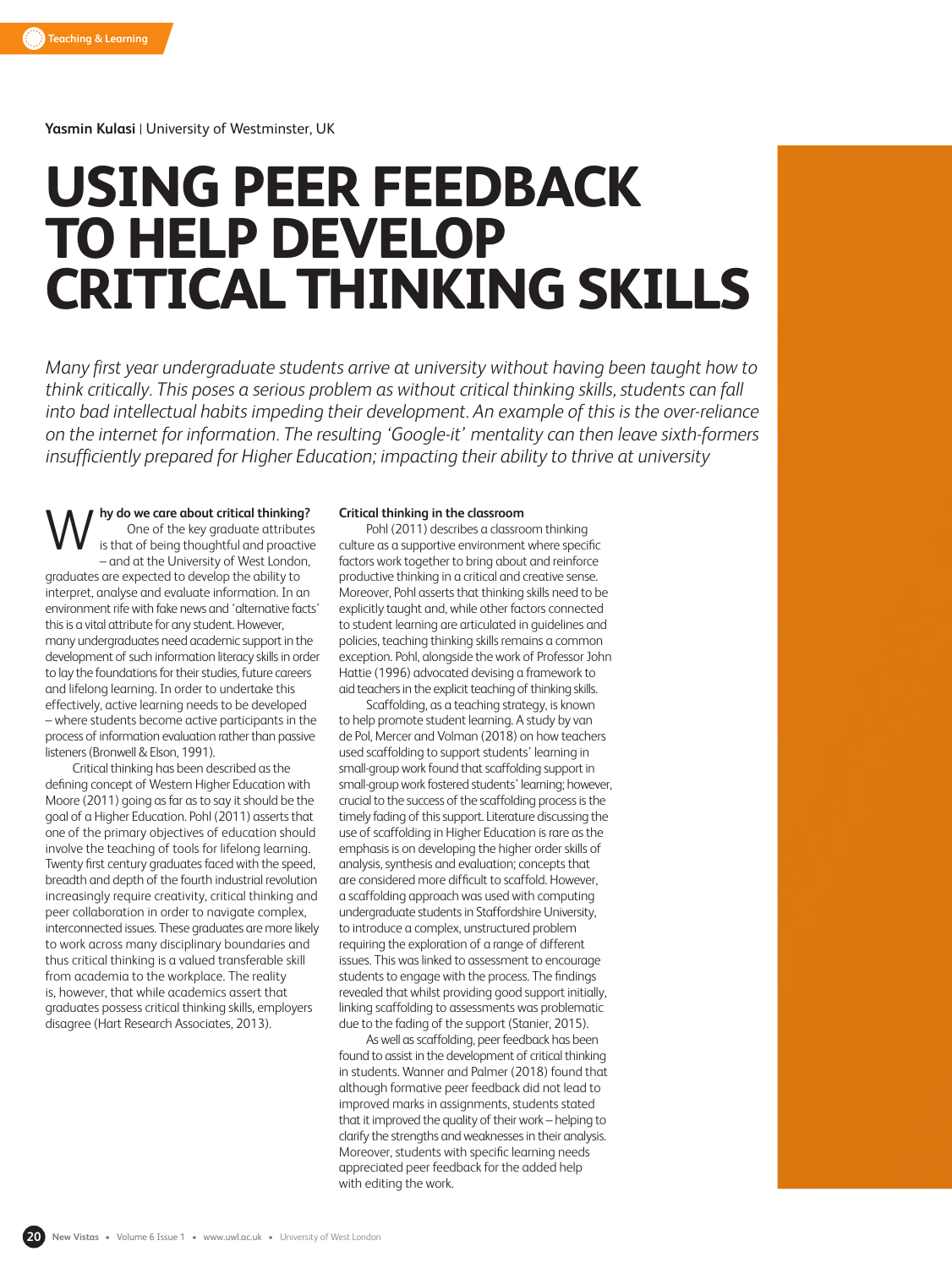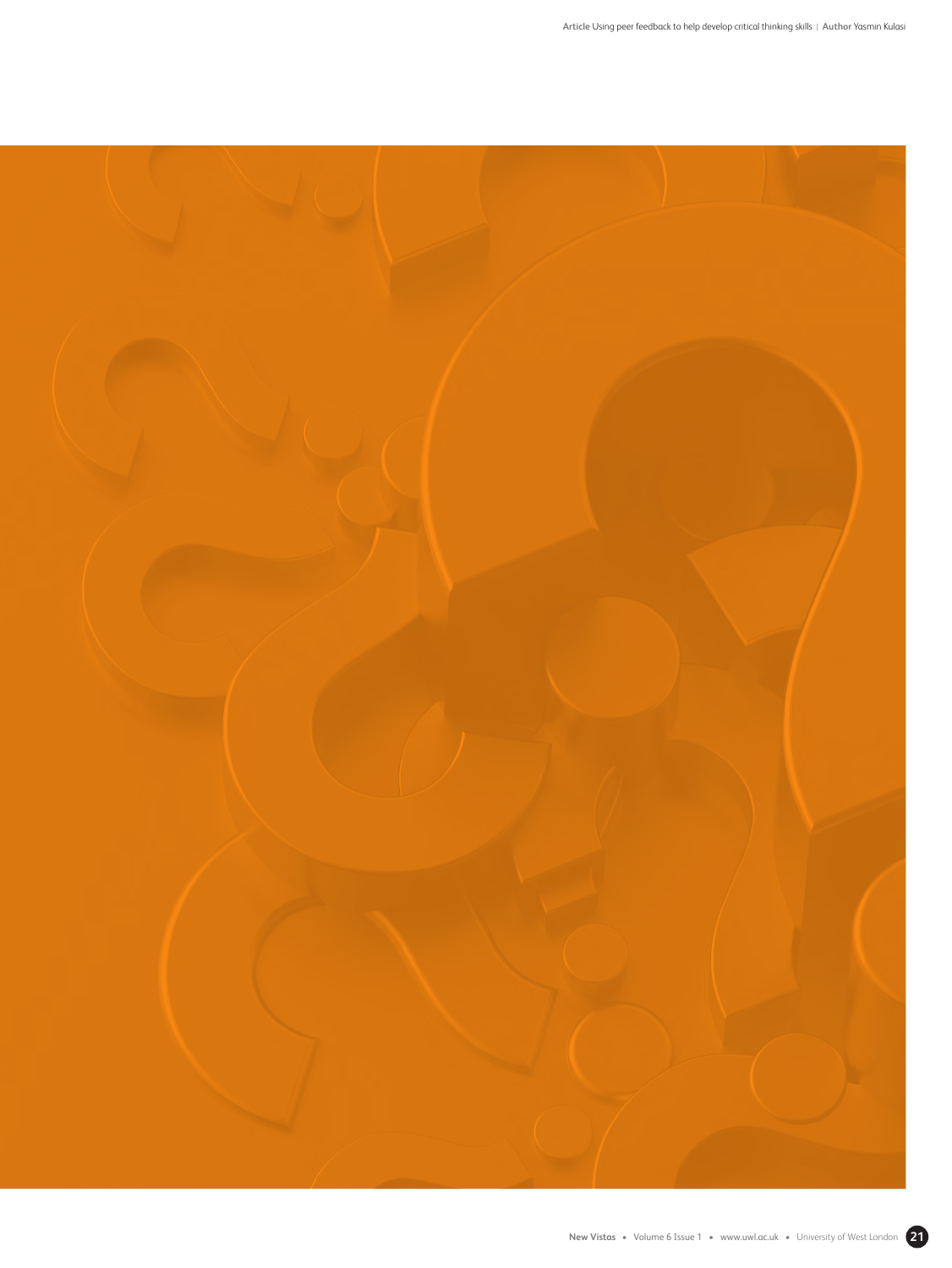

## **Research design**

A classroom intervention activity was designed for first year undergraduate students at the University of West London (UWL) that aimed to encourage critical thinking and test the effectiveness of peer feedback as a tool for developing competence in critical thinking. A scaffolded approach was developed; using two specifically designed handouts. The first helped students critically structure their arguments and the second was used to work in pairs/small groups to evaluate the arguments of peers and provide meaningful feedback.

An active learning approach was used for this project with a group of first year business students who had a summative assessment that took the form of a group discussion (worth 20% in a core skills-building module). The assessment involved discussion, in small groups, of a highly topical and emotive subject (cyberbullying). Students were required to adopt a position in the discussion and support this with credible academic evidence – while also listening and responding to the opinions of other group members. The assessment was challenging, so, in order to support students, three lessons were planned to introduce students to critical thinking and argument positioning using specifically designed handouts (see Figures 1 & 2), and utilising peer feedback. The module was delivered by a team of tutors so lesson planning had to be clear in order to be effective in its support of the students. The process is summarised in Figure 3.

| Criteria                                                                                                                                                   | Comments       |
|------------------------------------------------------------------------------------------------------------------------------------------------------------|----------------|
| Does the speaker attempt<br>to engage listeners? How?                                                                                                      |                |
| What side is the speaker on?                                                                                                                               |                |
| What are the reasons provided<br>by the speaker to justify their<br>position?                                                                              | 1)<br>2)<br>3) |
| Is the evidence they provide to<br>justify each of their reasons clear?                                                                                    | 1)<br>2)<br>3) |
| What is/are the speaker's counter<br>claim(s)?                                                                                                             |                |
| How well is/are the counter<br>claim(s) refuted? Are facts/<br>reasons/evidence used?                                                                      |                |
| Write any emotionally charged<br>words that were used that the<br>speaker many want to change.                                                             |                |
| Are the speaker's ideas connected<br>appropriately; is there coherence<br>between the reasons and<br>evidence? Is appropriate<br>academic vocabulary used? |                |
| Does the speaker clearly articulate<br>their conclusion and is it clear<br>which side the speaker is on?                                                   |                |



**FIGURE 3** Supporting critical thinking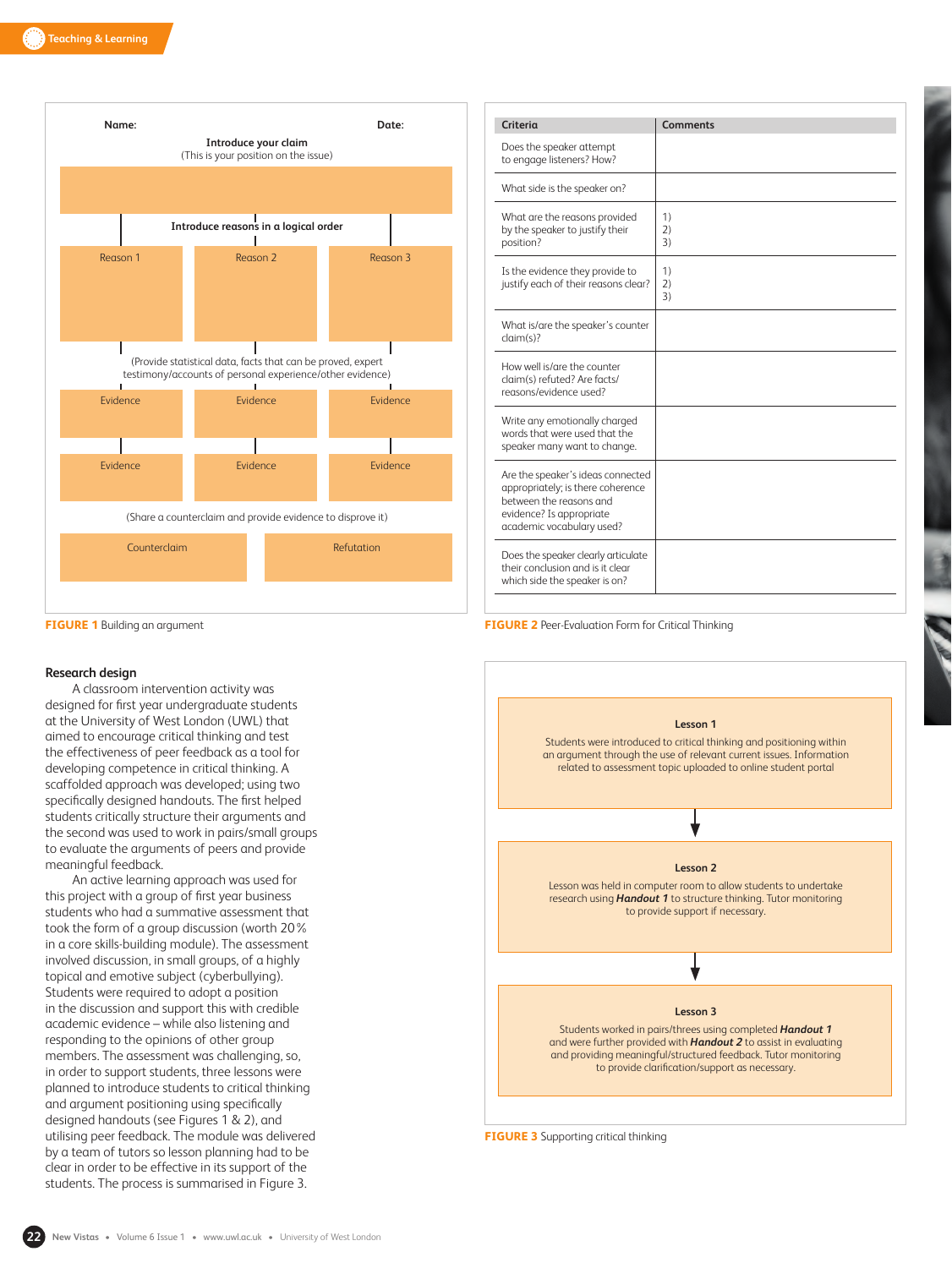

*At a meeting to discuss the effectiveness of the intervention, it became evident that tutors who had previously felt hesitant about peer feedback activities now appreciated the value and were much more confident about setting up such activities in their teaching. Moreover, these tutors also had a clearer understanding of the importance of explicitly teaching thinking skills and facilitating this in a classroom setting*

# **What did the students think?**

Students provided anonymous feedback one week after completion of their assessed group discussion task. This allowed time for them to reflect on the usefulness of the intervention in the development of their critical thinking ability and the extent to which they were able to apply this in their assessment. It was clear from their comments that they had found the structure of both handouts helpful. Ninety-five percent of students commented that the peer feedback process using both handouts increased their competence in critical thinking and all students felt that they better understood the value of peer feedback in skills development. Furthermore, 90% of students felt that they had performed better in the assessment after the intervention and were anticipating higher marks.

Qualitative data from the student evaluations also showed positive results with comments such as:

*"This template helped to structure my points more clearly and come to a more solid point and showed me you can't just say a point without legitimate evidence."*

*"Helped me structure my argument in a critical way"*

*"This type of exercise… is actually very handy and helpful for critical thinking"*

*"It encourages you to use evidence for your argument"*

*"It helped me organise my thinking and not go off topic which can happen when researching"* 

These findings are in contrast to Wanner and Palmer's study (2018) where students found peer feedback helpful but that it did not necessarily result in improved marks. The present study also finds itself in contrast with Stainer's research (2015) where linking scaffolding to assessment became problematic; the reason for this difference could be attributed to students having the scaffolding (two handouts) with them and consequently they did not feel abandoned when the tutor's verbal support was gradually faded and replaced with peer feedback.

A further unplanned impact of the intervention was on the confidence of the module team. At a meeting to discuss the effectiveness of the intervention, it became evident that tutors who had previously felt hesitant about peer feedback activities now appreciated the value and were much more confident about setting up such activities in their teaching. Moreover, these tutors also had a clearer understanding of the importance of explicitly teaching thinking skills and facilitating this in a classroom setting. This was a very welcome bonus to the intervention project.